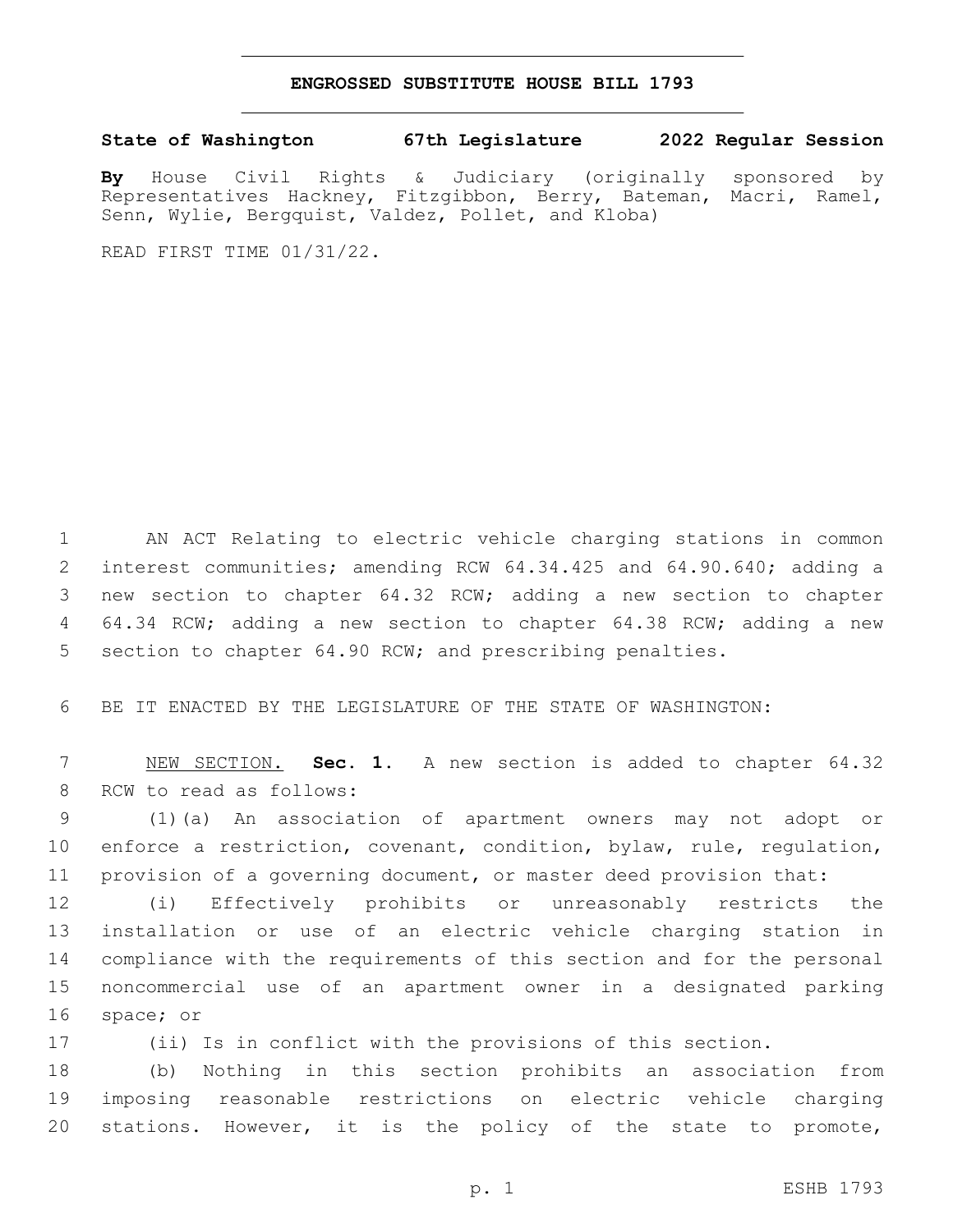encourage, and remove obstacles to the use of electric vehicle 2 charging stations.

 (2) An association of apartment owners may require an apartment owner to submit an application for approval for the installation of an electric vehicle charging station before installing the charging 6 station.

 (3)(a) If approval is required for the installation or use of an electric vehicle charging station, the application for approval must be processed and approved in the same manner as an application for 10 approval of an architectural modification.

 (b) The approval or denial of an application must be in writing 12 and must not be willfully avoided or delayed.

 (c) If an application is not denied in writing within 60 days from the date of receipt of the application, the application is deemed approved, unless that delay is the result of a reasonable 16 request for additional information.

 (d) An association of apartment owners may not assess or charge an apartment owner a fee for the placement of an electric vehicle charging station. An association may charge a reasonable fee for processing the application to approve the installation of an electric vehicle charging station, but only if such a fee exists for all applications for approval of architectural modifications.

 (4) If approval is required for the installation or use of an electric vehicle charging station, an association of apartment owners must approve the installation in a designated parking space if the installation is reasonably possible and the apartment owner agrees in 27 writing to:

 (a) Comply with the association's reasonable architectural standards applicable to the installation of the electric vehicle 30 charging station;

 (b) Engage an electrical contractor familiar with the standards for the installation of electric vehicle infrastructure to assess the existing infrastructure necessary to support the proposed electric vehicle charging station, identify additional infrastructure needs, and install the electric vehicle charging station;

 (c)(i) Provide, within the time specified in (c)(ii) of this subsection, a certificate of insurance naming the association as an additional insured on the apartment owner's insurance policy for any claim related to the installation, maintenance, or use of the electric vehicle charging station, or, reimbursement to the

p. 2 ESHB 1793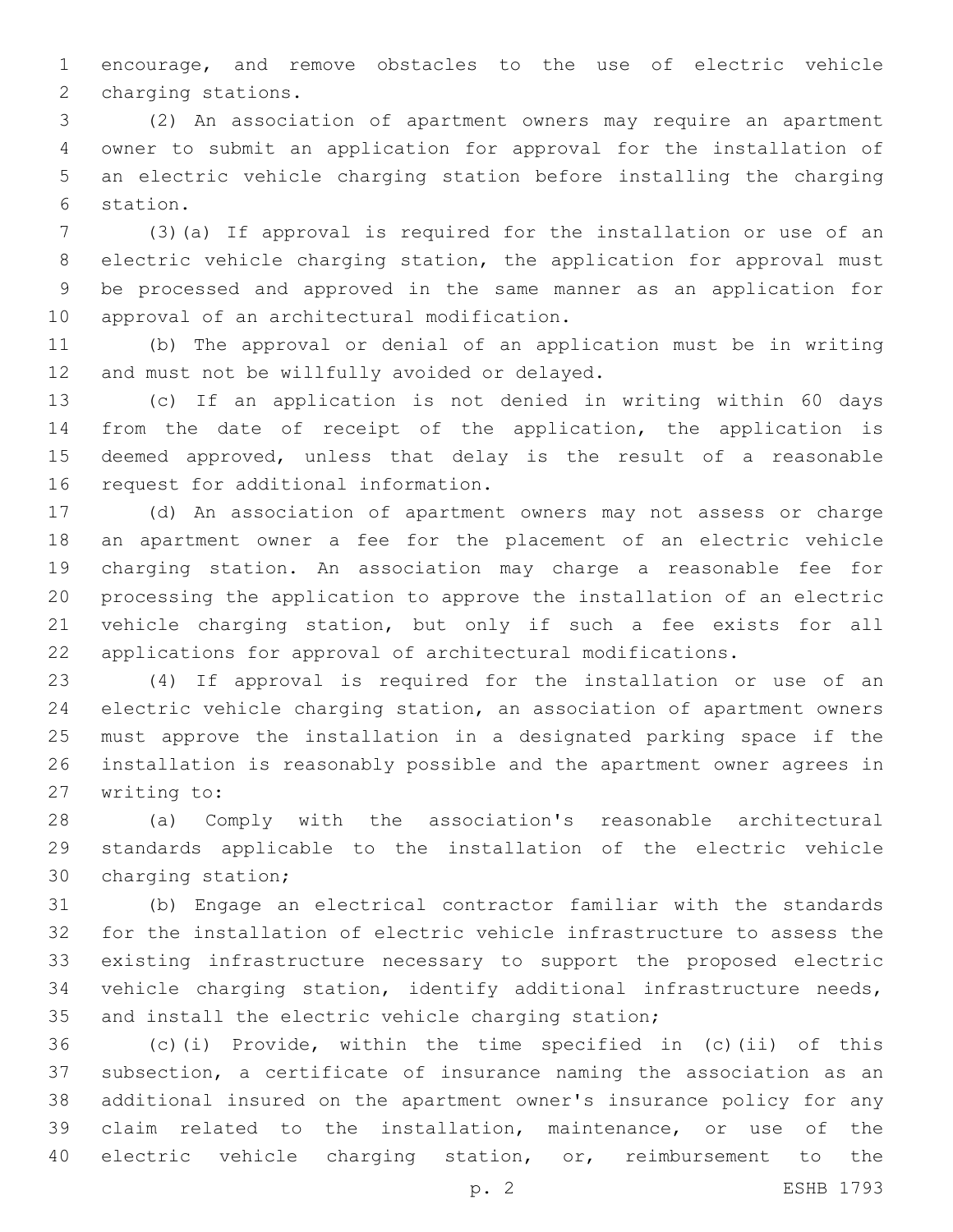association for the actual cost of any increased insurance premium 2 amount attributable to the charging station;

 (ii) A certificate of insurance required under (c)(i) of this subsection must be provided within 14 days after the association approves the installation of the electric vehicle charging station. Reimbursement for an increased insurance premium amount under (c)(i) of this subsection must be provided within 14 days after the apartment owner receives the association's invoice for the amount 9 attributable to the charging station;

 (d) Register the electric vehicle charging station with the 11 association within 30 days after installation;

 (e) Pay for the electricity usage associated with the electric vehicle charging station and the required means to facilitate payment 14 for the electricity; and

(f) Comply with the requirements of this section.

 (5)(a) An apartment owner must obtain any permit or approval for an electric vehicle charging station as required by the local government in which the common interest community is located and comply with all relevant building codes and safety standards.

 (b) An electric vehicle charging station must meet all applicable health and safety standards and requirements imposed by national, state, or local authorities, and all other applicable zoning, land use or other ordinances, building codes, or land use permits.

 (6)(a) Unless otherwise agreed to by written contract with the association, an apartment owner is responsible for the costs of 26 installing an electric vehicle charging station.

 (b) Electric vehicle charging station equipment that is installed at the apartment owner's cost and is removable without damage to the property owned by others may be removed at the apartment owner's cost. Nothing in this subsection requires the association to purchase 31 the electric vehicle charging station.

 (7) An apartment owner must disclose to any prospective buyers of 33 the unit:

 (a) The existence of an electric vehicle charging station and the related responsibilities of the owner under this section; and

 (b) Whether the electric vehicle charging station is removable and whether the owner intends to remove the charging station.

 (8) The owner and each successive owner of an electric vehicle 39 charging station is responsible for: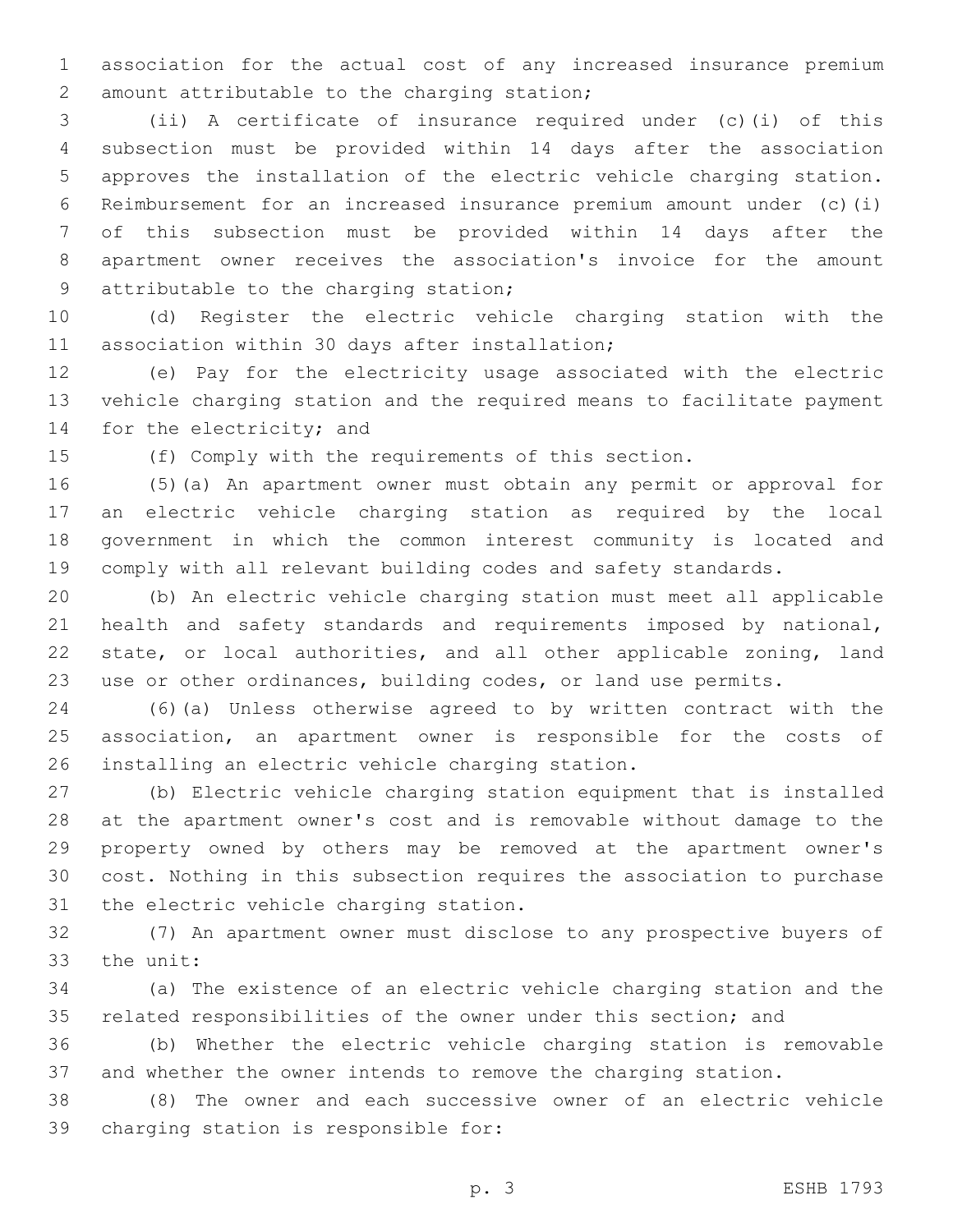(a) Costs for the maintenance, repair, and replacement of the electric vehicle charging station up until the station is removed;

 (b) Costs for damage to the electric vehicle charging station, any apartment, common area, or limited common area resulting from the installation, use, maintenance, repair, removal, or replacement of 6 the electric vehicle charging station;

 (c) The cost of electricity associated with the electric vehicle 8 charging station;

 (d) Obtaining and maintaining an insurance policy that meets the requirements in subsection (4)(c) of this section;

 (e) If the owner decides to remove the electric vehicle charging station, costs for the removal and the restoration of the common area 13 or limited common area after the removal; and

 (f) Removing the electric vehicle charging station if reasonably 15 necessary for the repair, maintenance, or replacement of the common 16 area or limited common area.

 (9) An association of apartment owners may install an electric vehicle charging station in the common areas for the use of all apartment owners and, in that case, the association must develop appropriate terms of use for the charging station.

 (10)(a) An association of apartment owners that willfully violates this section is liable to the apartment owner for actual damages, and shall pay a civil penalty to the apartment owner in an 24 amount not to exceed \$1,000.

 (b) In any action by an apartment owner requesting to have an electric vehicle charging station installed and seeking to enforce compliance with this section, the court shall award reasonable attorneys' fees and costs to any prevailing apartment owner.

 (11) The definitions in this subsection apply throughout this section unless the context clearly requires otherwise.

 (a) "Designated parking space" means a parking space that is specifically designated for use by a particular apartment owner, including a garage, a deeded parking space, and a parking space in a limited common area that is restricted for use by one or more 35 apartment owners.

 (b) "Electric vehicle charging station" means a station that delivers electricity from a source outside an electric vehicle into one or more electric vehicles. An electric vehicle charging station may include several charge points simultaneously connecting several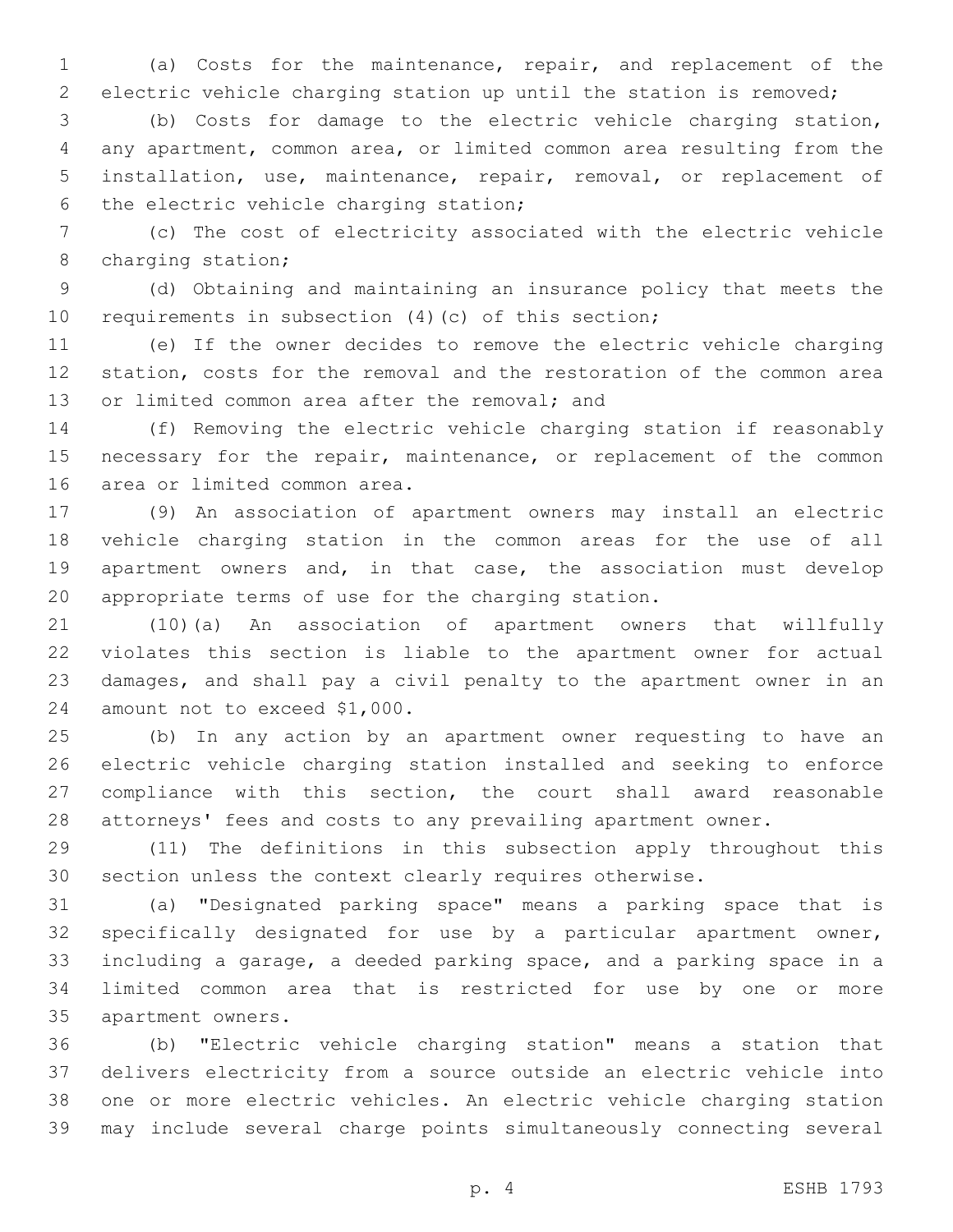electric vehicles to the station and any related equipment needed to 2 facilitate charging plug-in electric vehicles.

 (c) "Reasonable restriction" means a restriction that does not significantly increase the cost of an electric vehicle charging station or significantly decrease its efficiency or specified 6 performance.

 NEW SECTION. **Sec. 2.** A new section is added to chapter 64.34 8 RCW to read as follows:

 (1)(a) A unit owners' association may not adopt or enforce a restriction, covenant, condition, bylaw, rule, regulation, provision 11 of a governing document, or master deed provision that:

 (i) Effectively prohibits or unreasonably restricts the installation or use of an electric vehicle charging station in compliance with the requirements of this section and for the personal noncommercial use of a unit owner, within the boundaries of a unit or 16 in a designated parking space; or

(ii) Is in conflict with the provisions of this section.

 (b) Nothing in this section prohibits an association from imposing reasonable restrictions on electric vehicle charging stations. However, it is the policy of the state to promote, encourage, and remove obstacles to the use of electric vehicle 22 charging stations.

 (2) A unit owners' association may require a unit owner to submit an application for approval for the installation of an electric vehicle charging station before installing the charging station.

 (3)(a) If approval is required for the installation or use of an electric vehicle charging station, the application for approval must be processed and approved in the same manner as an application for 29 approval of an architectural modification.

 (b) The approval or denial of an application must be in writing 31 and must not be willfully avoided or delayed.

 (c) If an application is not denied in writing within 60 days from the date of receipt of the application, the application is deemed approved, unless that delay is the result of a reasonable 35 request for additional information.

 (d) A unit owners' association may not assess or charge a unit owner a fee for the placement of an electric vehicle charging station. An association may charge a reasonable fee for processing the application to approve the installation of an electric vehicle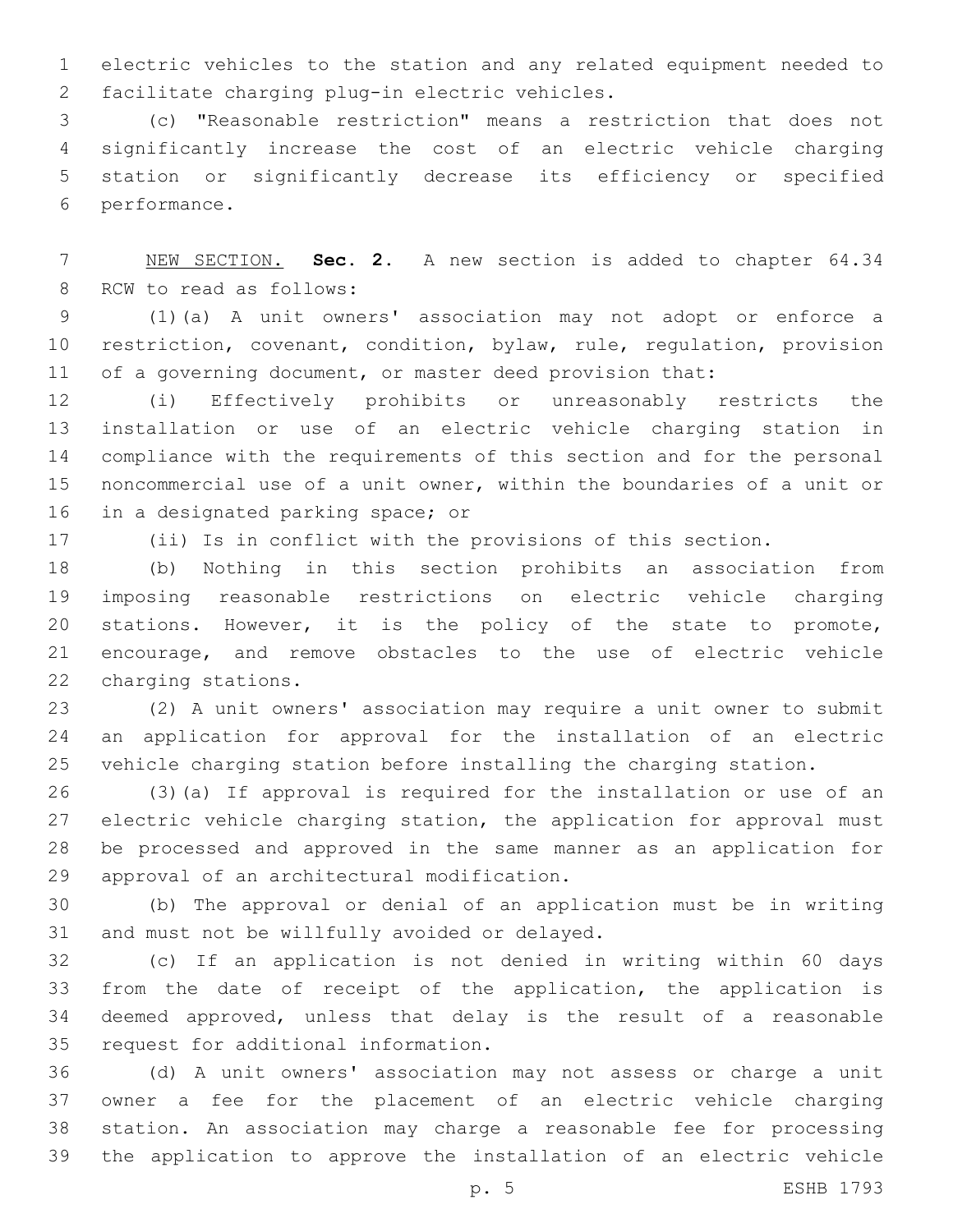charging station, but only if such a fee exists for all applications 2 for approval of architectural modifications.

 (4) If approval is required for the installation or use of an electric vehicle charging station, a unit owners' association must approve the installation within the boundaries of a unit or in a designated parking space if the installation is reasonably possible 7 and the unit owner agrees in writing to:

 (a) Comply with the association's reasonable architectural standards applicable to the installation of the electric vehicle 10 charging station;

 (b) Engage an electrical contractor familiar with the standards for the installation of electric vehicle infrastructure to assess the existing infrastructure necessary to support the proposed electric 14 vehicle charging station, identify additional infrastructure needs, 15 and install the electric vehicle charging station;

 (c)(i) Provide, within the time specified in (c)(ii) of this subsection, a certificate of insurance naming the association as an additional insured on the unit owner's insurance policy for any claim related to the installation, maintenance, or use of the electric vehicle charging station, or, reimbursement to the association for the actual cost of any increased insurance premium amount 22 attributable to the charging station;

 (ii) A certificate of insurance required under (c)(i) of this subsection must be provided within 14 days after the association approves the installation of the electric vehicle charging station. Reimbursement for an increased insurance premium amount under (c)(i) of this subsection must be provided within 14 days after the unit owner receives the association's invoice for the amount attributable 29 to the charging station;

 (d) Register the electric vehicle charging station with the 31 association within 30 days after installation;

 (e) Pay for the electricity usage associated with the electric vehicle charging station and the required means to facilitate payment 34 for the electricity; and

(f) Comply with the requirements of this section.

 (5)(a) A unit owner must obtain any permit or approval for an electric vehicle charging station as required by the local government in which the common interest community is located and comply with all 39 relevant building codes and safety standards.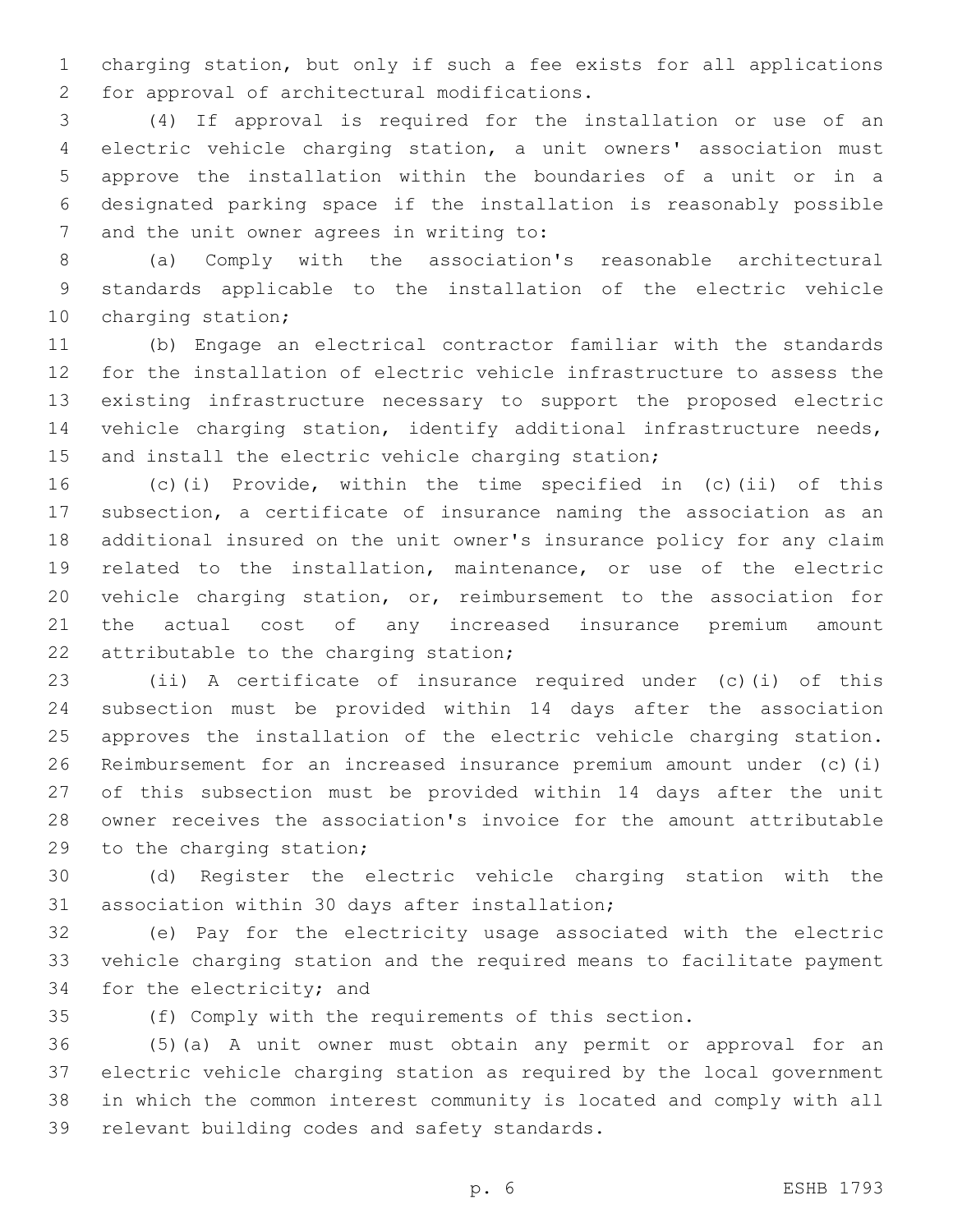(b) An electric vehicle charging station must meet all applicable health and safety standards and requirements imposed by national, state, or local authorities, and all other applicable zoning, land use or other ordinances, building codes, or land use permits.

 (6)(a) Unless otherwise agreed to by written contract with the unit owners' association, a unit owner is responsible for the costs of installing an electric vehicle charging station.

 (b) Electric vehicle charging station equipment that is installed at the unit owner's cost and is removable without damage to the property owned by others may be removed at the unit owner's cost. Nothing in this subsection requires the association to purchase the 12 electric vehicle charging station.

 (7) A unit owner must disclose to any prospective buyers of the 14 unit:

 (a) The existence of an electric vehicle charging station and the related responsibilities of the owner under this section; and

 (b) Whether the electric vehicle charging station is removable and whether the owner intends to remove the charging station.

 (8) The owner and each successive owner of an electric vehicle 20 charging station is responsible for:

 (a) Costs for the maintenance, repair, and replacement of the electric vehicle charging station up until the station is removed;

 (b) Costs for damage to the electric vehicle charging station, any unit, common element, or limited common element resulting from 25 the installation, use, maintenance, repair, removal, or replacement 26 of the electric vehicle charging station;

 (c) The cost of electricity associated with the electric vehicle 28 charging station;

 (d) Obtaining and maintaining an insurance policy that meets the requirements in subsection (4)(c) of this section;

 (e) If the owner decides to remove the electric vehicle charging station, costs for the removal and the restoration of the common element or limited common element after the removal; and

 (f) Removing the electric vehicle charging station if reasonably 35 necessary for the repair, maintenance, or replacement of the common 36 element or limited common element.

 (9) A unit owners' association may install an electric vehicle charging station in the common elements for the use of all unit owners and, in that case, the association must develop appropriate 40 terms of use for the charging station.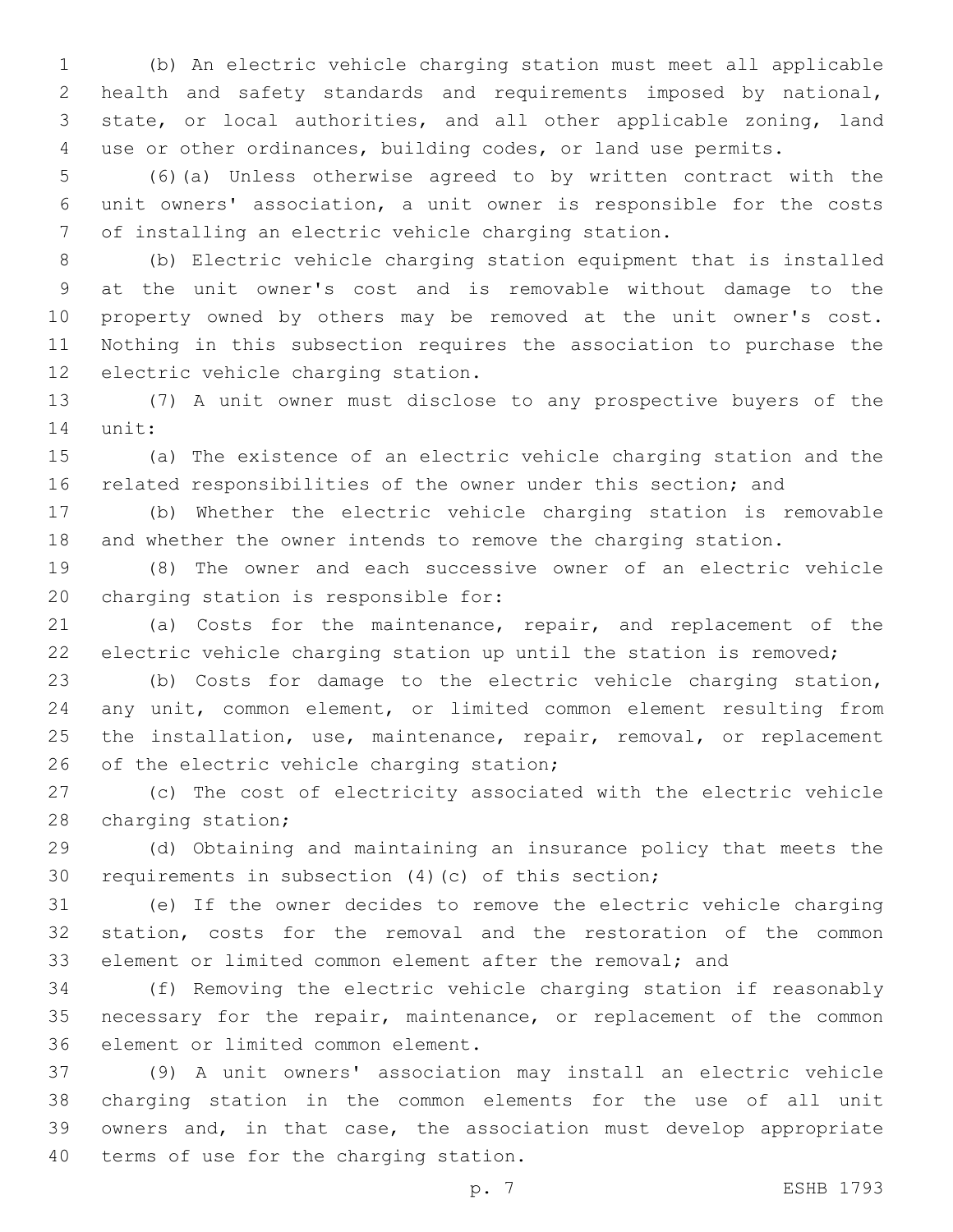(10)(a) A unit owners' association that willfully violates this section is liable to the unit owner for actual damages, and shall pay a civil penalty to the unit owner in an amount not to exceed \$1,000.

 (b) In any action by a unit owner requesting to have an electric vehicle charging station installed and seeking to enforce compliance with this section, the court shall award reasonable attorneys' fees 7 and costs to any prevailing unit owner.

 (11) The definitions in this subsection apply throughout this section unless the context clearly requires otherwise.

 (a) "Designated parking space" means a parking space that is specifically designated for use by a particular unit owner, including a garage, a deeded parking space, and a parking space in a limited common element that is restricted for use by one or more unit owners.

 (b) "Electric vehicle charging station" means a station that delivers electricity from a source outside an electric vehicle into one or more electric vehicles. An electric vehicle charging station may include several charge points simultaneously connecting several electric vehicles to the station and any related equipment needed to 19 facilitate charging plug-in electric vehicles.

 (c) "Reasonable restriction" means a restriction that does not significantly increase the cost of an electric vehicle charging station or significantly decrease its efficiency or specified 23 performance.

 NEW SECTION. **Sec. 3.** A new section is added to chapter 64.38 25 RCW to read as follows:

 (1)(a) A homeowners' association may not adopt or enforce a restriction, covenant, condition, bylaw, rule, regulation, provision of a governing document, or master deed provision that:

 (i) Effectively prohibits or unreasonably restricts the installation or use of an electric vehicle charging station in compliance with the requirements of this section and for the personal noncommercial use of a lot owner, within the boundaries of a lot or 33 in a designated parking space; or

(ii) Is in conflict with the provisions of this section.

 (b) Nothing in this section prohibits an association from imposing reasonable restrictions on electric vehicle charging stations. However, it is the policy of the state to promote, encourage, and remove obstacles to the use of electric vehicle charging stations.39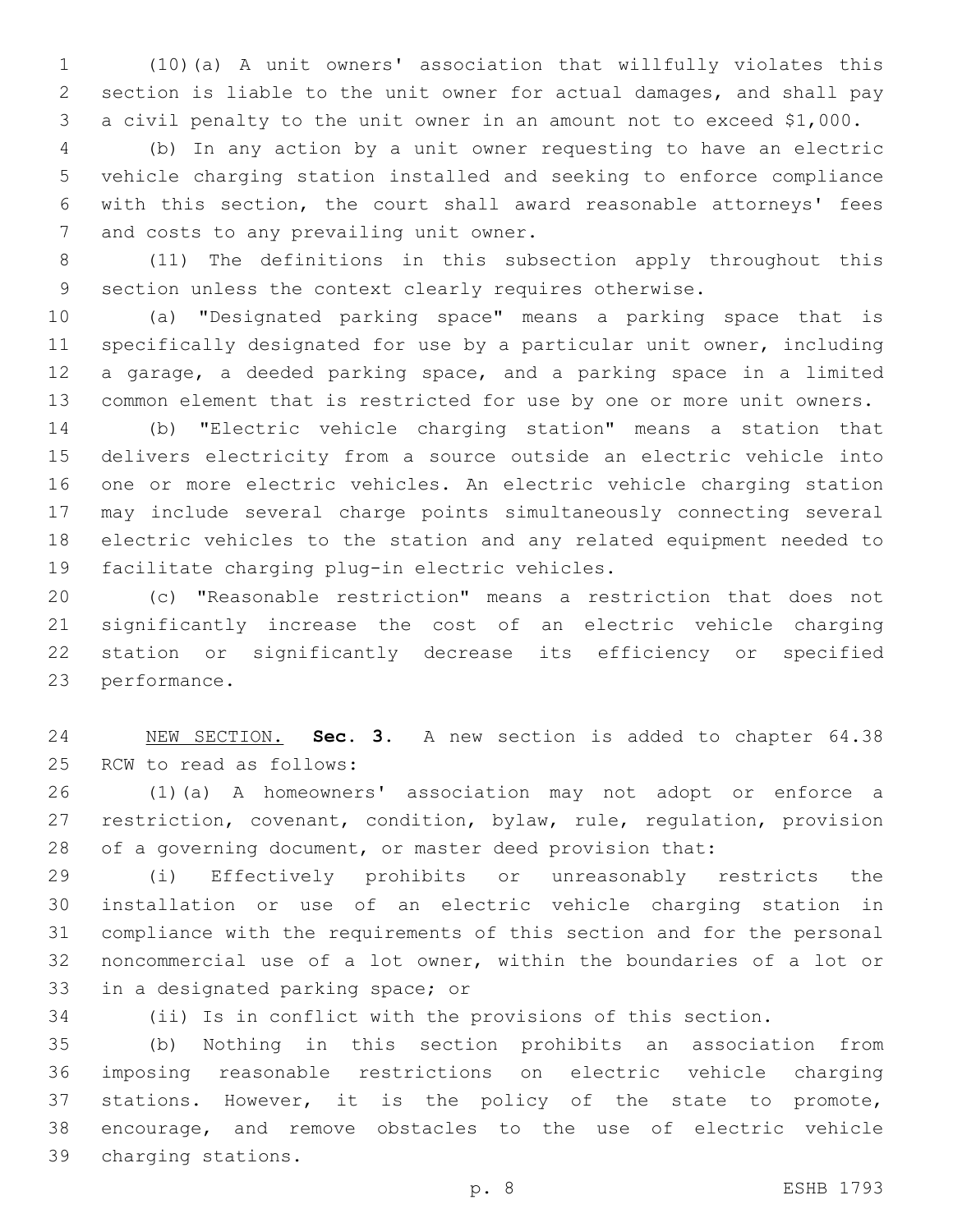(2) A homeowners' association may require a lot owner to submit an application for approval for the installation of an electric vehicle charging station before installing the charging station.

 (3)(a) If approval is required for the installation or use of an electric vehicle charging station, the application for approval must be processed and approved in the same manner as an application for 7 approval of an architectural modification.

 (b) The approval or denial of an application must be in writing 9 and must not be willfully avoided or delayed.

 (c) If an application is not denied in writing within 60 days from the date of receipt of the application, the application is deemed approved, unless that delay is the result of a reasonable 13 request for additional information.

 (d) A homeowners' association may not assess or charge a lot owner a fee for the placement of an electric vehicle charging station. An association may charge a reasonable fee for processing the application to approve the installation of an electric vehicle charging station, but only if such a fee exists for all applications 19 for approval of architectural modifications.

 (4) If approval is required for the installation or use of an electric vehicle charging station, a homeowners' association must approve the installation within the boundaries of a lot or in a designated parking space if the installation is reasonably possible 24 and the lot owner agrees in writing to:

 (a) Comply with the association's reasonable architectural standards applicable to the installation of the electric vehicle 27 charging station;

 (b) Engage an electrical contractor familiar with the standards for the installation of electric vehicle infrastructure to assess the existing infrastructure necessary to support the proposed electric vehicle charging station, identify additional infrastructure needs, and install the electric vehicle charging station;

 (c) Register the electric vehicle charging station with the 34 association within 30 days after installation;

 (d) Pay for the electricity usage associated with the electric vehicle charging station and the required means to facilitate payment 37 for the electricity; and

(e) Comply with the requirements of this section.

 (5)(a) A lot owner must obtain any permit or approval for an electric vehicle charging station as required by the local government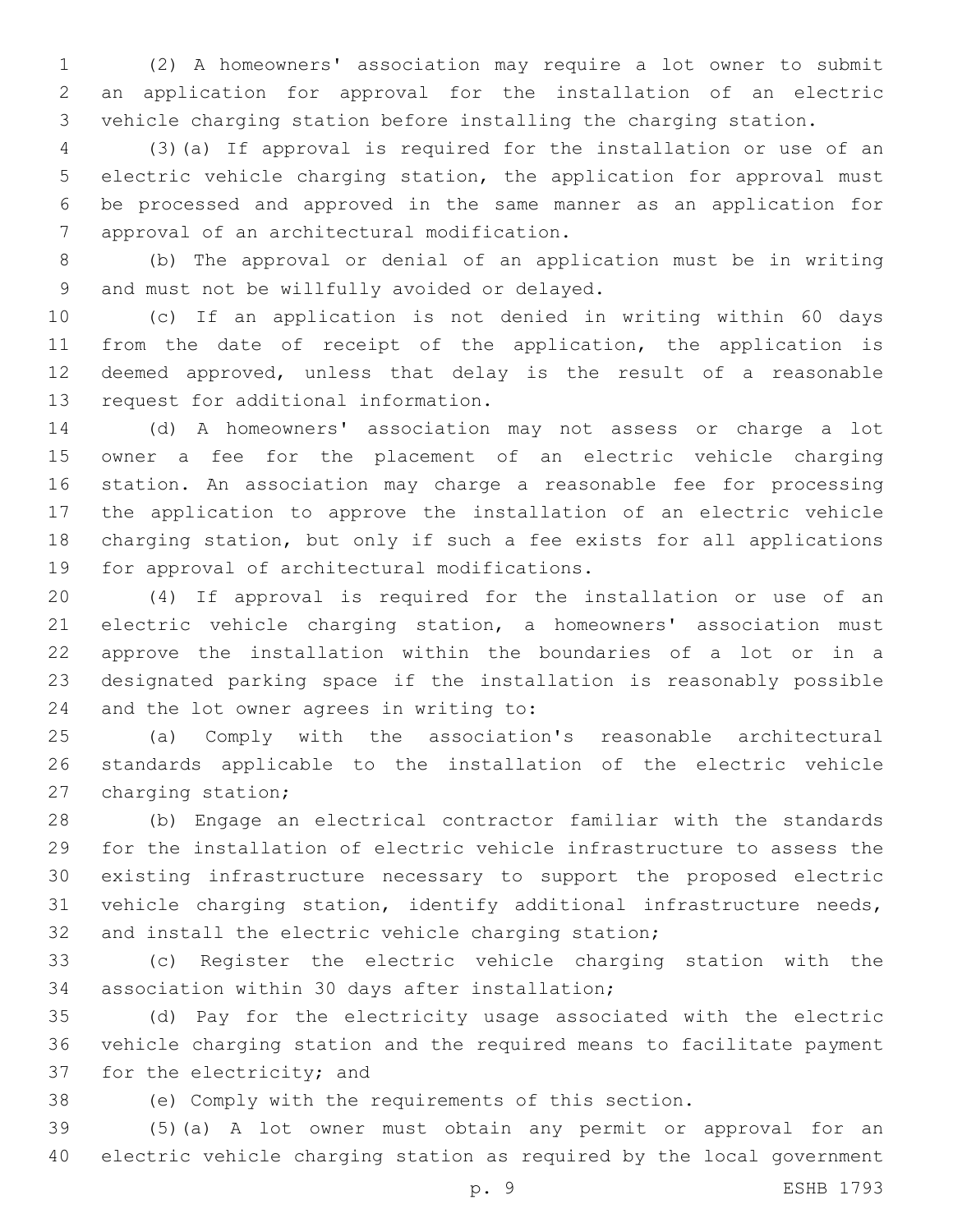in which the common interest community is located and comply with all 2 relevant building codes and safety standards.

 (b) An electric vehicle charging station must meet all applicable health and safety standards and requirements imposed by national, state, or local authorities, and all other applicable zoning, land use or other ordinances, building codes, or land use permits.

 (6)(a) Unless otherwise agreed to by written contract with the homeowners' association, a lot owner is responsible for the costs of 9 installing an electric vehicle charging station.

 (b) Electric vehicle charging station equipment that is installed at the lot owner's cost and is removable without damage to the property owned by others may be removed at the lot owner's cost. Nothing in this subsection requires the association to purchase the 14 electric vehicle charging station.

 (7) A lot owner must disclose to any prospective buyers of the 16 lot:

 (a) The existence of an electric vehicle charging station and the related responsibilities of the owner under this section; and

 (b) Whether the electric vehicle charging station is removable and whether the owner intends to remove the charging station.

 (8) The owner and each successive owner of an electric vehicle 22 charging station is responsible for:

 (a) Costs for the maintenance, repair, and replacement of the electric vehicle charging station up until the station is removed;

 (b) Costs for damage to the electric vehicle charging station, any lot, common area, or limited common area resulting from the installation, use, maintenance, repair, removal, or replacement of 28 the electric vehicle charging station;

 (c) The cost of electricity associated with the electric vehicle 30 charging station;

 (d) If the owner decides to remove the electric vehicle charging station, costs for the removal and the restoration of the common area 33 or limited common area after the removal; and

 (e) Removing the electric vehicle charging station if reasonably 35 necessary for the repair, maintenance, or replacement of the common 36 area or limited common area.

 (9) A homeowners' association may install an electric vehicle charging station in the common area for the use of all lot owners and, in that case, the association must develop appropriate terms of 40 use for the charging station.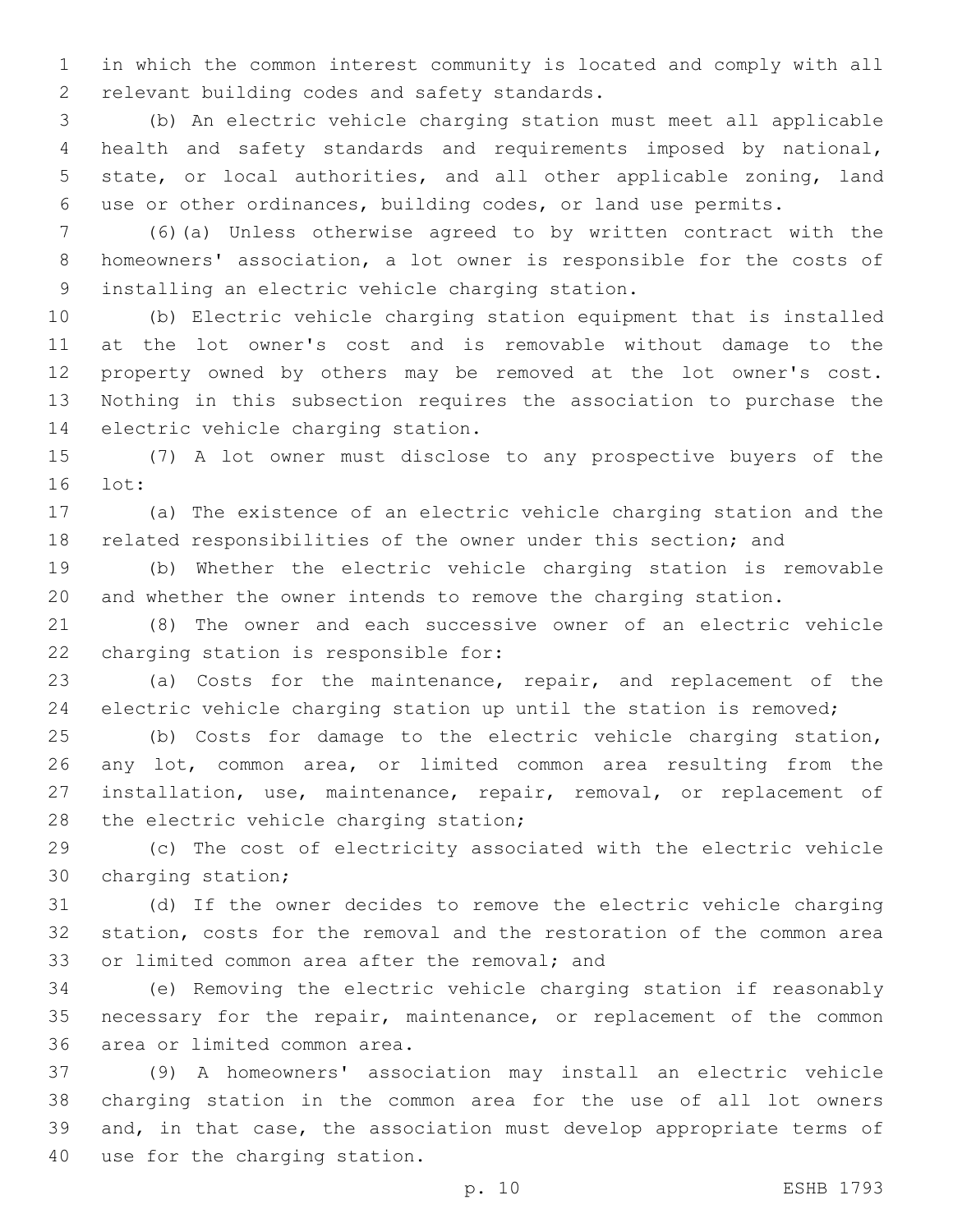(10)(a) A homeowners' association that willfully violates this section is liable to the lot owner for actual damages, and shall pay a civil penalty to the lot owner in an amount not to exceed \$1,000.

 (b) In any action by a lot owner requesting to have an electric vehicle charging station installed and seeking to enforce compliance with this section, the court shall award reasonable attorneys' fees 7 and costs to any prevailing lot owner.

 (11) The definitions in this subsection apply throughout this section unless the context clearly requires otherwise.

 (a) "Designated parking space" means a parking space that is specifically designated for use by a particular lot owner, including a garage, a deeded parking space, and a parking space in a limited common area that is restricted for use by one or more lot owners.

 (b) "Electric vehicle charging station" means a station that delivers electricity from a source outside an electric vehicle into one or more electric vehicles. An electric vehicle charging station may include several charge points simultaneously connecting several electric vehicles to the station and any related equipment needed to 19 facilitate charging plug-in electric vehicles.

 (c) "Reasonable restriction" means a restriction that does not significantly increase the cost of an electric vehicle charging station or significantly decrease its efficiency or specified 23 performance.

 NEW SECTION. **Sec. 4.** A new section is added to chapter 64.90 25 RCW to read as follows:

 (1)(a) A unit owners association may not adopt or enforce a restriction, covenant, condition, bylaw, rule, regulation, provision of a governing document, or master deed provision that:

 (i) Effectively prohibits or unreasonably restricts the installation or use of an electric vehicle charging station in compliance with the requirements of this section and for the personal noncommercial use of a unit owner, within the boundaries of a unit or 33 in a designated parking space; or

(ii) Is in conflict with the provisions of this section.

 (b) Nothing in this section prohibits an association from imposing reasonable restrictions on electric vehicle charging stations. However, it is the policy of the state to promote, encourage, and remove obstacles to the use of electric vehicle charging stations.39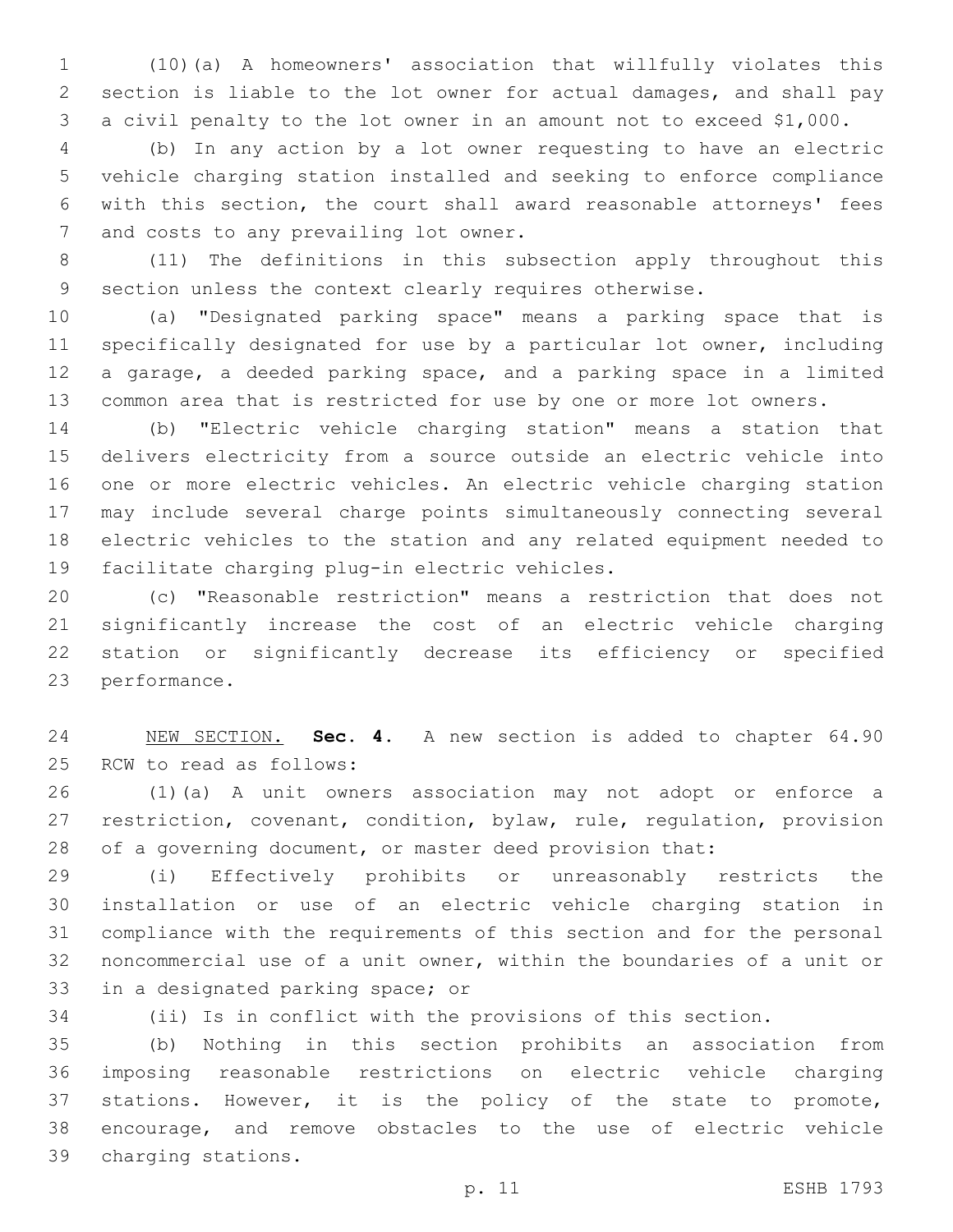(2) A unit owners association may require a unit owner to submit an application for approval for the installation of an electric vehicle charging station before installing the charging station.

 (3)(a) If approval is required for the installation or use of an electric vehicle charging station, the application for approval must be processed and approved in the same manner as an application for 7 approval of an architectural modification.

 (b) The approval or denial of an application must be in writing 9 and must not be willfully avoided or delayed.

 (c) If an application is not denied in writing within 60 days from the date of receipt of the application, the application is deemed approved, unless that delay is the result of a reasonable 13 request for additional information.

 (d) An association may not assess or charge a unit owner a fee for the placement of an electric vehicle charging station. An association may charge a reasonable fee for processing the application to approve the installation of an electric vehicle charging station, but only if such a fee exists for all applications 19 for approval of architectural modifications.

 (4) If approval is required for the installation or use of an electric vehicle charging station, a unit owners association must approve the installation within the boundaries of a unit or in a designated parking space if the installation is reasonably possible 24 and the unit owner agrees in writing to:

 (a) Comply with the association's reasonable architectural standards applicable to the installation of the electric vehicle 27 charging station;

 (b) Engage an electrical contractor familiar with the standards for the installation of electric vehicle infrastructure to assess the existing infrastructure necessary to support the proposed electric vehicle charging station, identify additional infrastructure needs, and install the electric vehicle charging station;

 (c)(i) Provide, within the time specified in (c)(ii) of this subsection, a certificate of insurance naming the association as an additional insured on the unit owner's insurance policy for any claim related to the installation, maintenance, or use of the electric vehicle charging station in a common interest community other than an association of single-family homes, site condominiums, or a planned use development where the units are not immediately adjacent;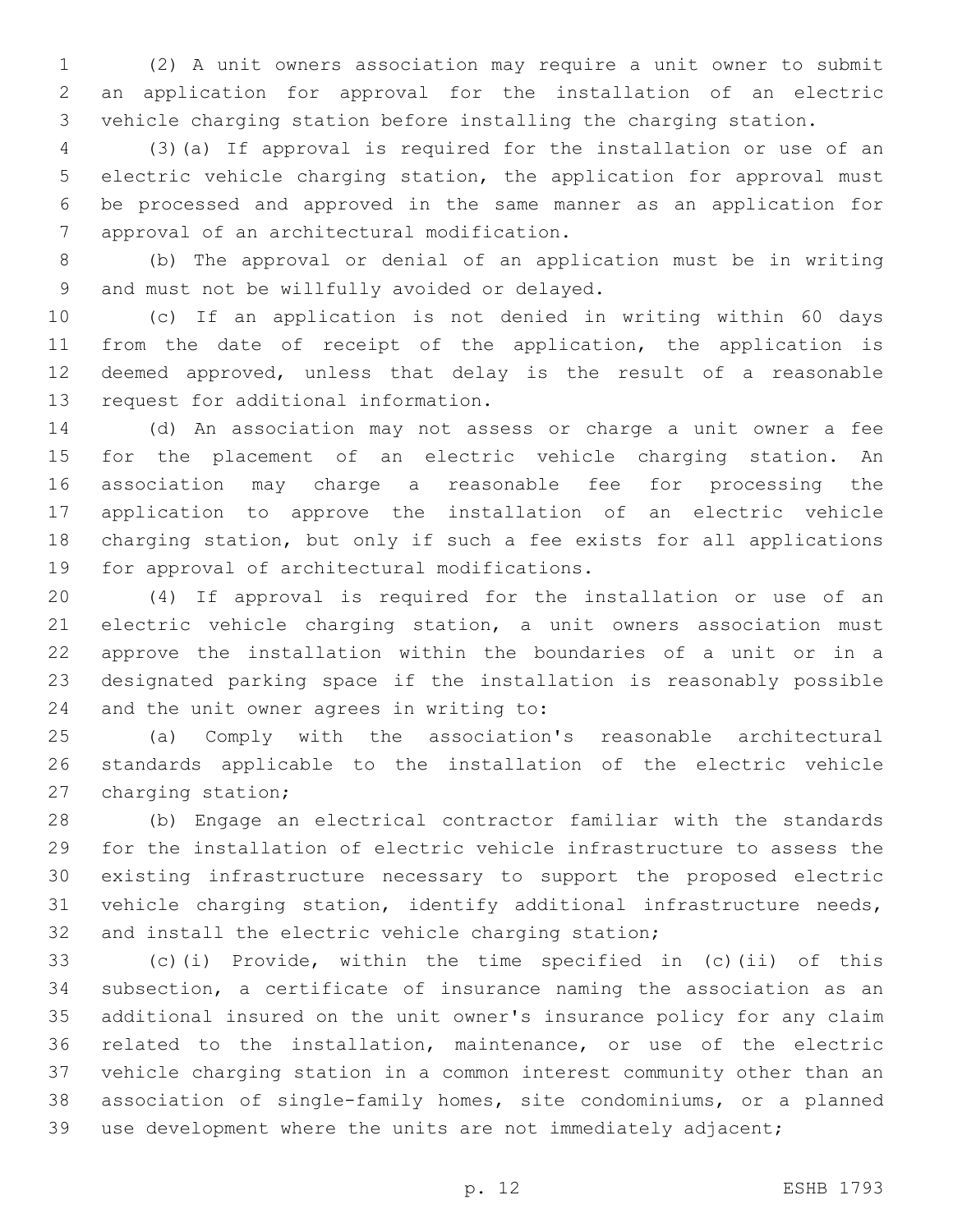(ii) A certificate of insurance required under (c)(i) of this subsection must be provided within 14 days after the association approves the installation of the electric vehicle charging station. Reimbursement for an increased insurance premium amount under (c)(i) of this subsection must be provided within 14 days after the unit owner receives the association's invoice for the amount attributable 7 to the charging station;

 (d) Register the electric vehicle charging station with the 9 association within 30 days after installation;

 (e) Pay for the electricity usage associated with the electric vehicle charging station and the required means to facilitate payment 12 for the electricity; and

(f) Comply with the requirements of this section.

 (5)(a) A unit owner must obtain any permit or approval for an electric vehicle charging station as required by the local government in which the common interest community is located and comply with all 17 relevant building codes and safety standards.

 (b) An electric vehicle charging station must meet all applicable health and safety standards and requirements imposed by national, state, or local authorities, and all other applicable zoning, land use or other ordinances, building codes, or land use permits.

 (6)(a) Unless otherwise agreed to by written contract with the unit owners association, a unit owner is responsible for the costs of 24 installing an electric vehicle charging station.

 (b) Electric vehicle charging station equipment that is installed at the unit owner's cost and is removable without damage to the property owned by others may be removed at the unit owner's cost. Nothing in this subsection requires the association to purchase the 29 electric vehicle charging station.

 (7) A unit owner must disclose to any prospective buyers of the 31 unit:

 (a) The existence of an electric vehicle charging station and the related responsibilities of the owner under this section; and

 (b) Whether the electric vehicle charging station is removable and whether the owner intends to remove the charging station.

 (8) The owner and each successive owner of an electric vehicle 37 charging station is responsible for:

 (a) Costs for the maintenance, repair, and replacement of the electric vehicle charging station up until the station is removed;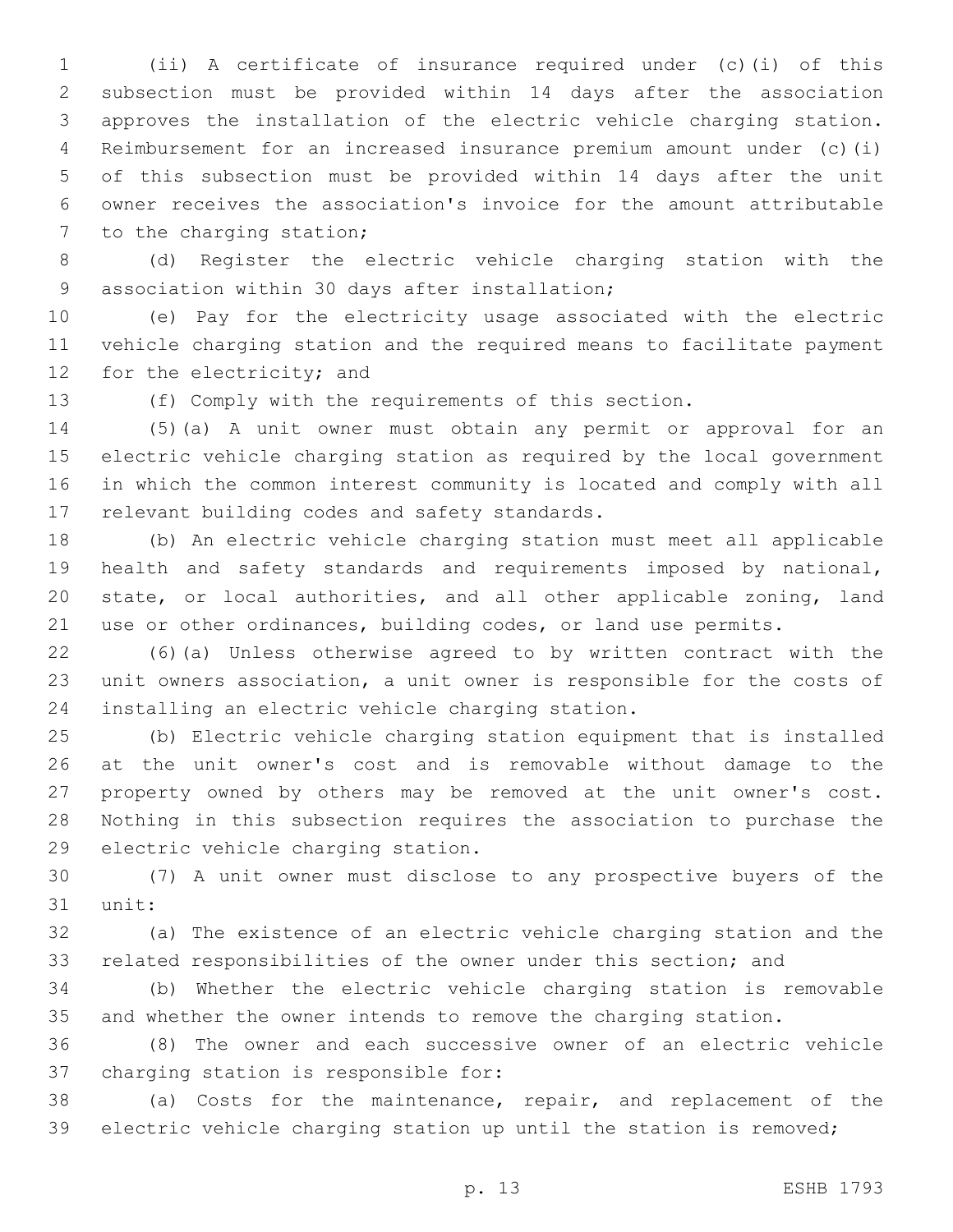(b) Costs for damage to the electric vehicle charging station, any unit, common element, or limited common element resulting from the installation, use, maintenance, repair, removal, or replacement 4 of the electric vehicle charging station;

 (c) The cost of electricity associated with the electric vehicle 6 charging station;

 (d) Obtaining and maintaining an insurance policy that meets the 8 requirements in subsection (4)(c) of this section;

 (e) If the owner decides to remove the electric vehicle charging station, costs for the removal and the restoration of the common element or limited common element after the removal; and

 (f) Removing the electric vehicle charging station if reasonably necessary for the repair, maintenance, or replacement of the common 14 element or limited common element.

 (9) A unit owners association may install an electric vehicle charging station in the common elements for the use of all unit owners and, in that case, the association must develop appropriate 18 terms of use for the charging station.

 (10)(a) A unit owners association that willfully violates this section is liable to the unit owner for actual damages, and shall pay a civil penalty to the unit owner in an amount not to exceed \$1,000.

 (b) In any action by a unit owner requesting to have an electric vehicle charging station installed and seeking to enforce compliance with this section, the court shall award reasonable attorneys' fees 25 and costs to any prevailing unit owner.

 (11) The definitions in this subsection apply throughout this section unless the context clearly requires otherwise.

 (a) "Designated parking space" means a parking space that is specifically designated for use by a particular unit owner, including a garage, a deeded parking space, and a parking space in a limited common element that is restricted for use by one or more unit owners.

 (b) "Electric vehicle charging station" means a station that delivers electricity from a source outside an electric vehicle into one or more electric vehicles. An electric vehicle charging station may include several charge points simultaneously connecting several electric vehicles to the station and any related equipment needed to 37 facilitate charging plug-in electric vehicles.

 (c) "Reasonable restriction" means a restriction that does not significantly increase the cost of an electric vehicle charging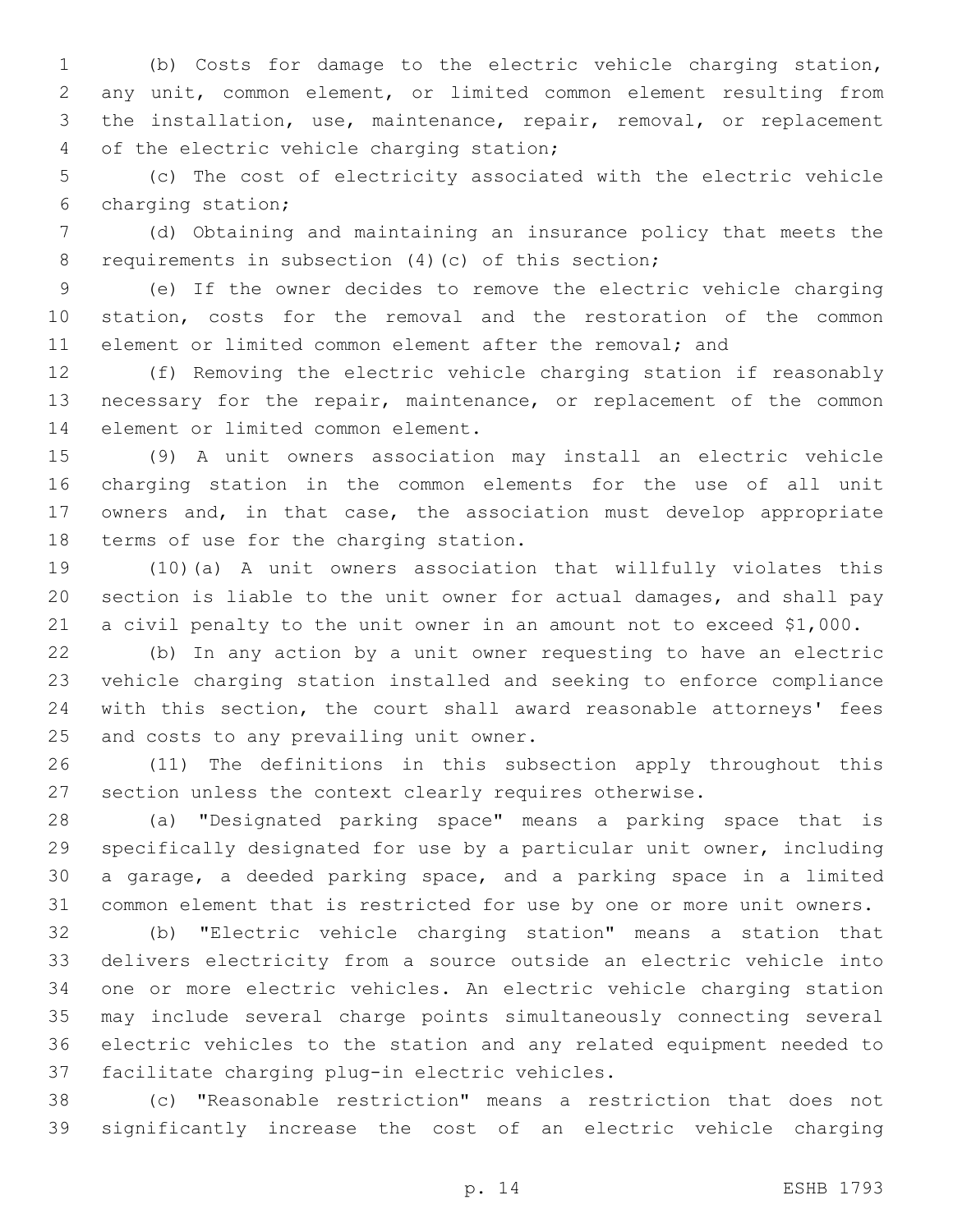1 station or significantly decrease its efficiency or specified 2 performance.

3 **Sec. 5.** RCW 64.34.425 and 2011 c 48 s 1 are each amended to read 4 as follows:

 (1) Except in the case of a sale where delivery of a public offering statement is required, or unless exempt under RCW 64.34.400(2), a unit owner shall furnish to a purchaser before execution of any contract for sale of a unit, or otherwise before conveyance, a resale certificate, signed by an officer or authorized agent of the association and based on the books and records of the association and the actual knowledge of the person signing the 12 certificate, containing:

13 (a) A statement disclosing any right of first refusal or other 14 restraint on the free alienability of the unit contained in the 15 declaration;

 (b) A statement setting forth the amount of the monthly common expense assessment and any unpaid common expense or special assessment currently due and payable from the selling unit owner and a statement of any special assessments that have been levied against 20 the unit which have not been paid even though not yet due;

21 (c) A statement, which shall be current to within  $((forty-five))$ 22 45 days, of any common expenses or special assessments against any 23 unit in the condominium that are past due over  $((\text{thirty}))$  30 days;

24 (d) A statement, which shall be current to within ((forty-five)) 25 45 days, of any obligation of the association which is past due over 26  $((\overline{\text{thirty}}))$  30 days;

27 (e) A statement of any other fees payable by unit owners;

28 (f) A statement of any anticipated repair or replacement cost in 29 excess of five percent of the annual budget of the association that 30 has been approved by the board of directors;

31 (g) A statement of the amount of any reserves for repair or 32 replacement and of any portions of those reserves currently 33 designated by the association for any specified projects;

34 (h) The annual financial statement of the association, including 35 the audit report if it has been prepared, for the year immediately 36 preceding the current year;

37 (i) A balance sheet and a revenue and expense statement of the 38 association prepared on an accrual basis, which shall be current to 39 within ((one hundred twenty)) 120 days;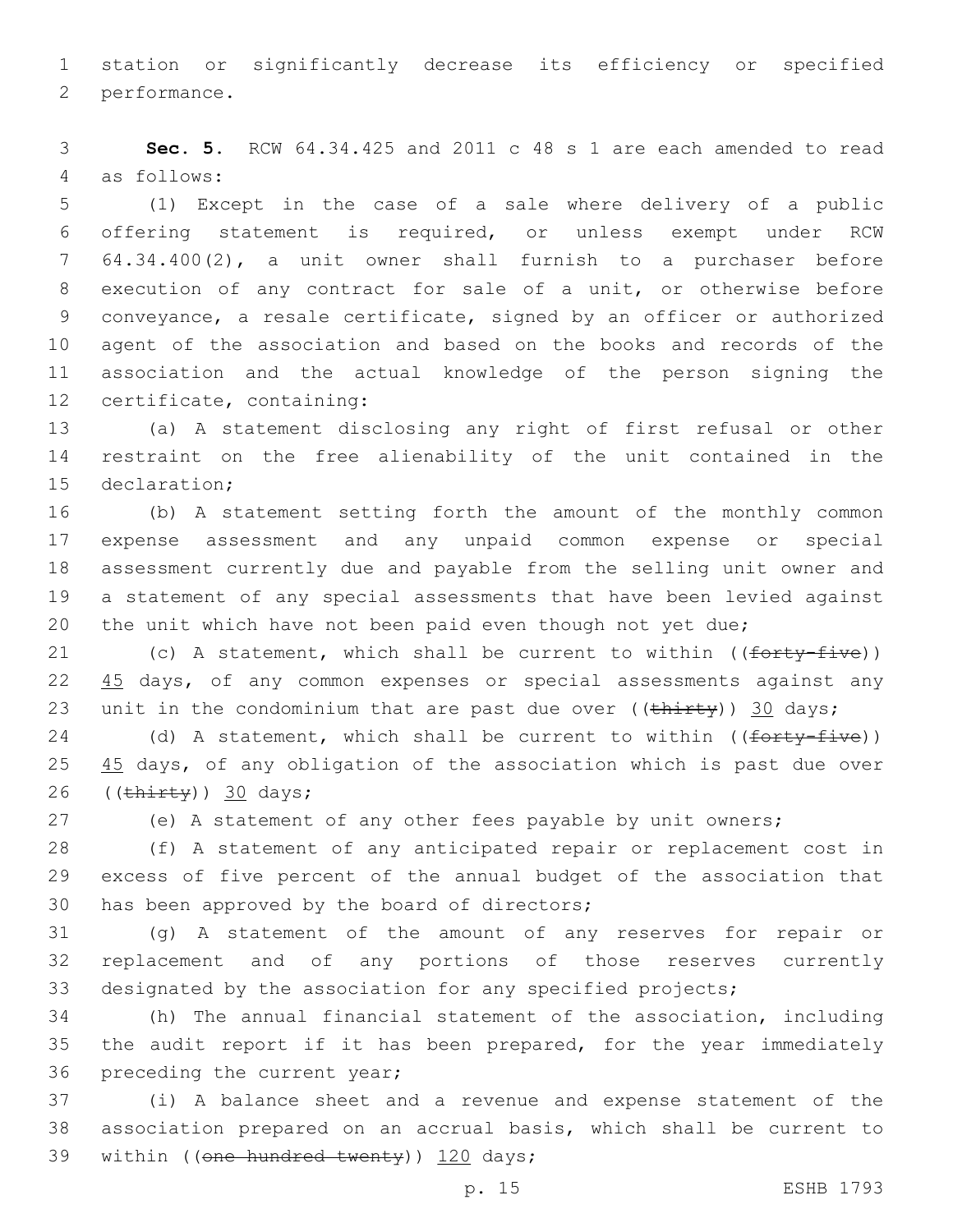(j) The current operating budget of the association;

 (k) A statement of any unsatisfied judgments against the association and the status of any pending suits or legal proceedings in which the association is a plaintiff or defendant;

 (l) A statement describing any insurance coverage provided for 6 the benefit of unit owners;

 (m) A statement as to whether there are any alterations or improvements to the unit or to the limited common elements assigned 9 thereto that violate any provision of the declaration;

 (n) A statement of the number of units, if any, still owned by the declarant, whether the declarant has transferred control of the 12 association to the unit owners, and the date of such transfer;

 (o) A statement as to whether there are any violations of the health or building codes with respect to the unit, the limited common elements assigned thereto, or any other portion of the condominium;

 (p) A statement of the remaining term of any leasehold estate affecting the condominium and the provisions governing any extension 18 or renewal thereof;

 (q) A copy of the declaration, the bylaws, the rules or regulations of the association, the association's current reserve 21 study, if any, and any other information reasonably requested by mortgagees of prospective purchasers of units. Information requested generally by the federal national mortgage association, the federal home loan bank board, the government national mortgage association, the veterans administration and the department of housing and urban development shall be deemed reasonable, provided such information is 27 reasonably available to the association;

 (r) A statement, as required by RCW 64.35.210, as to whether the units or common elements of the condominium are covered by a qualified warranty, and a history of claims under any such warranty; ((and))

 (s) A statement describing any requirements related to electric vehicle charging stations located in the unit or the limited common elements assigned to the unit, including application status, 35 insurance information, maintenance responsibilities, and any associated costs; and

37 (t) If the association does not have a reserve study that has been prepared in accordance with RCW 64.34.380 and 64.34.382 or its 39 governing documents, the following disclosure: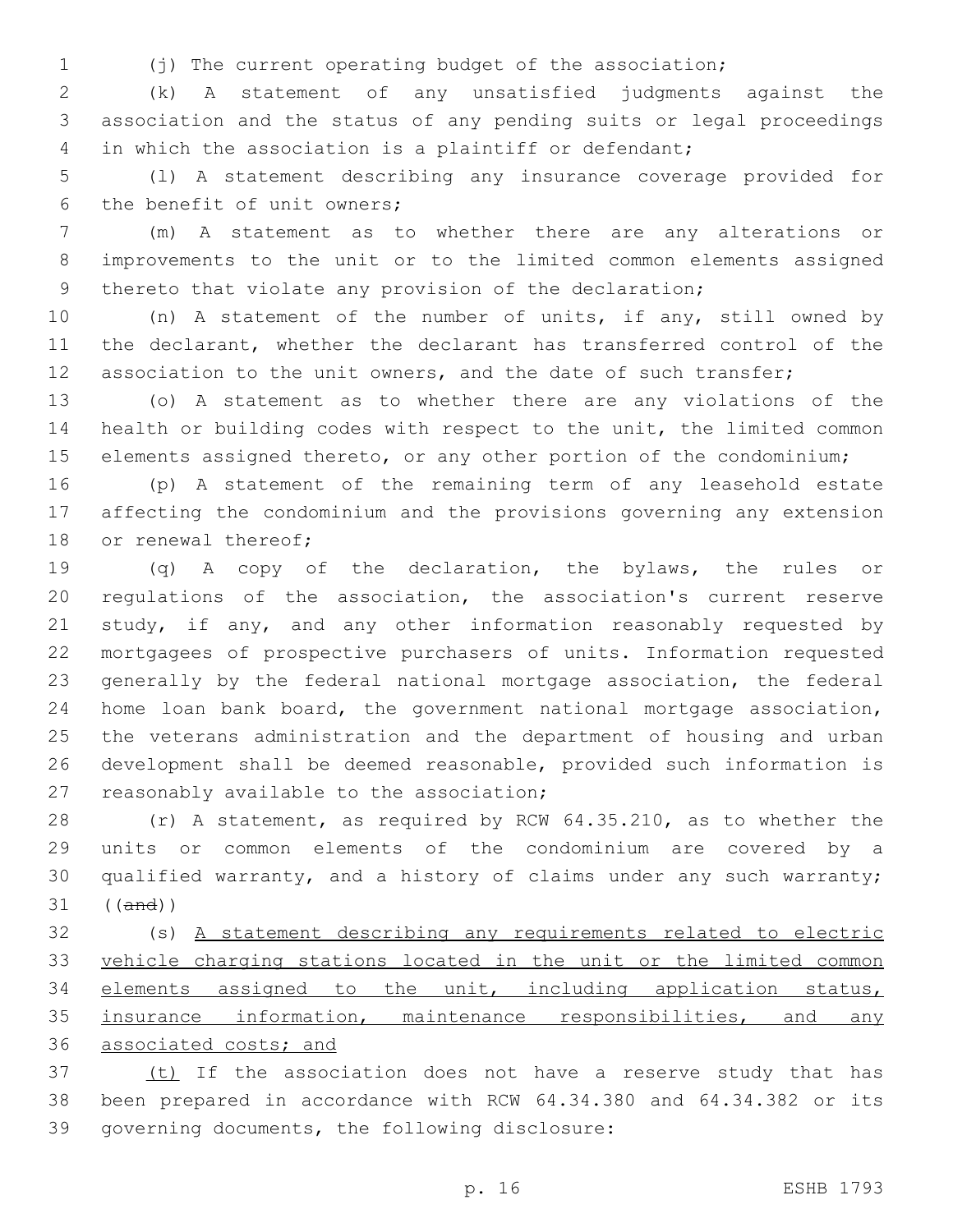"This association does not have a current reserve study. The lack of a current reserve study poses certain risks to you, the purchaser. Insufficient reserves may, under some circumstances, require you to pay on demand as a special assessment your share of common expenses for the cost of major maintenance, repair, or replacement of a common element."7

8 (2) The association, within (( $t$ en))  $10$  days after a request by a unit owner, and subject to payment of any fee imposed pursuant to RCW 64.34.304(1)(l), shall furnish a resale certificate signed by an officer or authorized agent of the association and containing the information necessary to enable the unit owner to comply with this 13 section. For the purposes of this chapter, a reasonable charge for 14 the preparation of a resale certificate may not exceed ((two hundred 15 seventy-five dollars)) \$275. The association may charge a unit owner a nominal fee for updating a resale certificate within six months of the unit owner's request. The unit owner shall also sign the certificate but the unit owner is not liable to the purchaser for any erroneous information provided by the association and included in the certificate unless and to the extent the unit owner had actual 21 knowledge thereof.

 (3) A purchaser is not liable for any unpaid assessment or fee against the unit as of the date of the certificate greater than the amount set forth in the certificate prepared by the association unless and to the extent such purchaser had actual knowledge thereof. A unit owner is not liable to a purchaser for the failure or delay of the association to provide the certificate in a timely manner, but the purchaser's contract is voidable by the purchaser until the certificate has been provided and for five days thereafter or until 30 conveyance, whichever occurs first.

 **Sec. 6.** RCW 64.90.640 and 2018 c 277 s 409 are each amended to 32 read as follows:

 (1) Except in the case of a sale when delivery of a public offering statement is required, or unless exempt under RCW 64.90.600(2), a unit owner must furnish to a purchaser before execution of any contract for sale of a unit, or otherwise before conveyance, a resale certificate, signed by an officer or authorized agent of the association and based on the books and records of the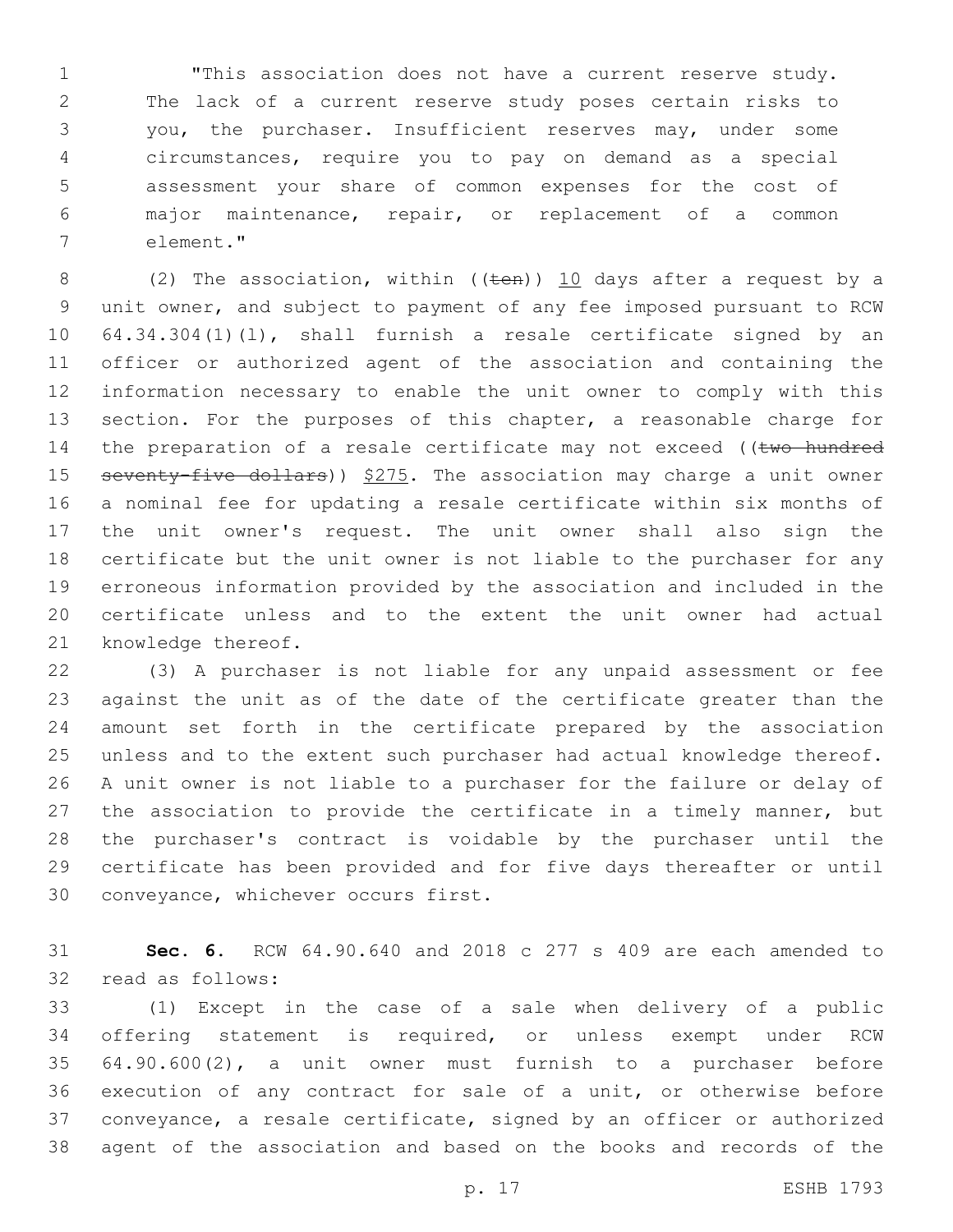1 association and the actual knowledge of the person signing the 2 certificate, containing:

3 (a) A statement disclosing any right of first refusal or other 4 restraint on the free alienability of the unit contained in the 5 declaration;

 (b) With respect to the selling unit owner's unit, a statement 7 setting forth the amount of any assessment currently due, any delinquent assessments, and a statement of any special assessments that have been levied and have not been paid even though not yet due;

10 (c) A statement, which must be current to within ((forty-five)) 11 45 days, of any assessments against any unit in the condominium that 12 are past due over  $((\text{thirty}))$  30 days;

13 (d) A statement, which must be current to within ((forty-five)) 14 45 days, of any monetary obligation of the association that is past 15 due over  $((\text{thirty})$ ) 30 days;

16 (e) A statement of any other fees payable to the association by 17 unit owners;

 (f) A statement of any expenditure or anticipated repair or replacement cost reasonably anticipated to be in excess of five percent of the board-approved annual budget of the association, regardless of whether the unit owners are entitled to approve such 22 cost;

23 (g) A statement whether the association does or does not have a 24 reserve study prepared in accordance with RCW 64.90.545 and 64.90.550;25

26 (h) The annual financial statement of the association, including 27 the audit report if it has been prepared, for the year immediately 28 preceding the current year;

29 (i) The most recent balance sheet and revenue and expense 30 statement, if any, of the association;

31 (j) The current operating budget of the association;

32 (k) A statement of any unsatisfied judgments against the 33 association and the status of any legal actions in which the 34 association is a party or a claimant as defined in RCW 64.50.010;

35 (l) A statement describing any insurance coverage carried by the 36 association and contact information for the association's insurance 37 broker or agent;

38 (m) A statement as to whether the board has given or received 39 notice in a record that any existing uses, occupancies, alterations, 40 or improvements in or to the seller's unit or to the limited common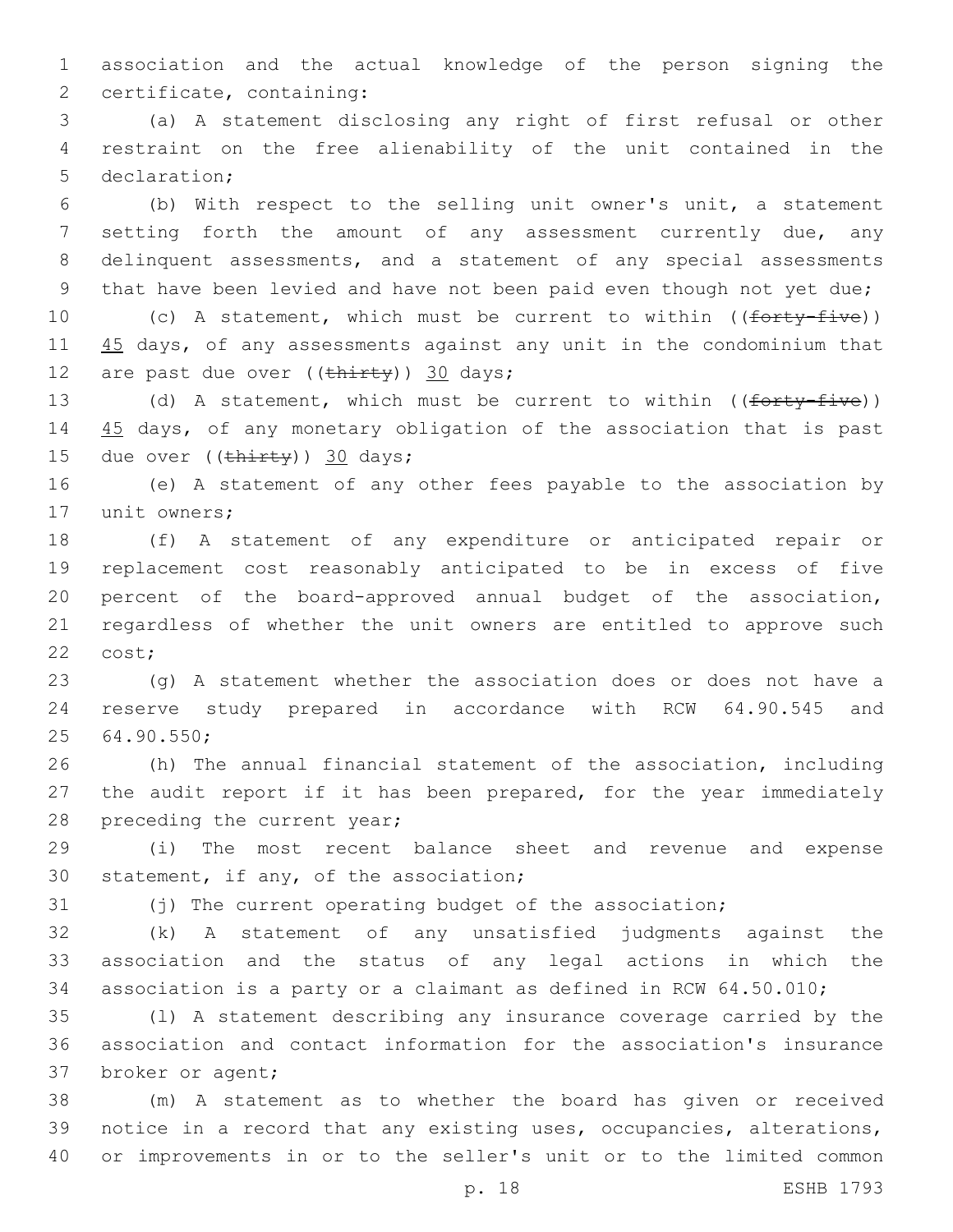elements allocated to the unit violate any provision of the governing 2 documents;

 (n) A statement of the number of units, if any, still owned by the declarant, whether the declarant has transferred control of the association to the unit owners, and the date of such transfer;

 (o) A statement as to whether the board has received notice in a record from a governmental agency of any violation of environmental, health, or building codes with respect to the seller's unit, the limited common elements allocated to that unit, or any other portion 10 of the common interest community that has not been cured;

 (p) A statement of the remaining term of any leasehold estate affecting the common interest community and the provisions governing 13 any extension or renewal of the leasehold estate;

 (q) A statement of any restrictions in the declaration affecting 15 the amount that may be received by a unit owner upon sale;

 (r) In a cooperative, an accountant's statement, if any was prepared, as to the deductibility for federal income tax purposes by the unit owner of real estate taxes and interest paid by the 19 association:

 (s) A statement describing any pending sale or encumbrance of 21 common elements;

 (t) A statement disclosing the effect on the unit to be conveyed of any restrictions on the owner's right to use or occupy the unit or 24 to lease the unit to another person;

 (u) A copy of the declaration, the organizational documents, the rules or regulations of the association, the minutes of board meetings and association meetings, except for any information exempt 28 from disclosure under RCW  $64.90.495(3)$ , for the last (( $tweIve$ )) 12 months, a summary of the current reserve study for the association, and any other information reasonably requested by mortgagees of prospective purchasers of units. Information requested generally by the federal national mortgage association, the federal home loan bank board, the government national mortgage association, the veterans administration, or the department of housing and urban development is deemed reasonable if the information is reasonably available to the 36 association;

 (v) A statement whether the units or common elements of the common interest community are covered by a qualified warranty under chapter 64.35 RCW and, if so, a history of claims known to the 40 association as having been made under any such warranty;